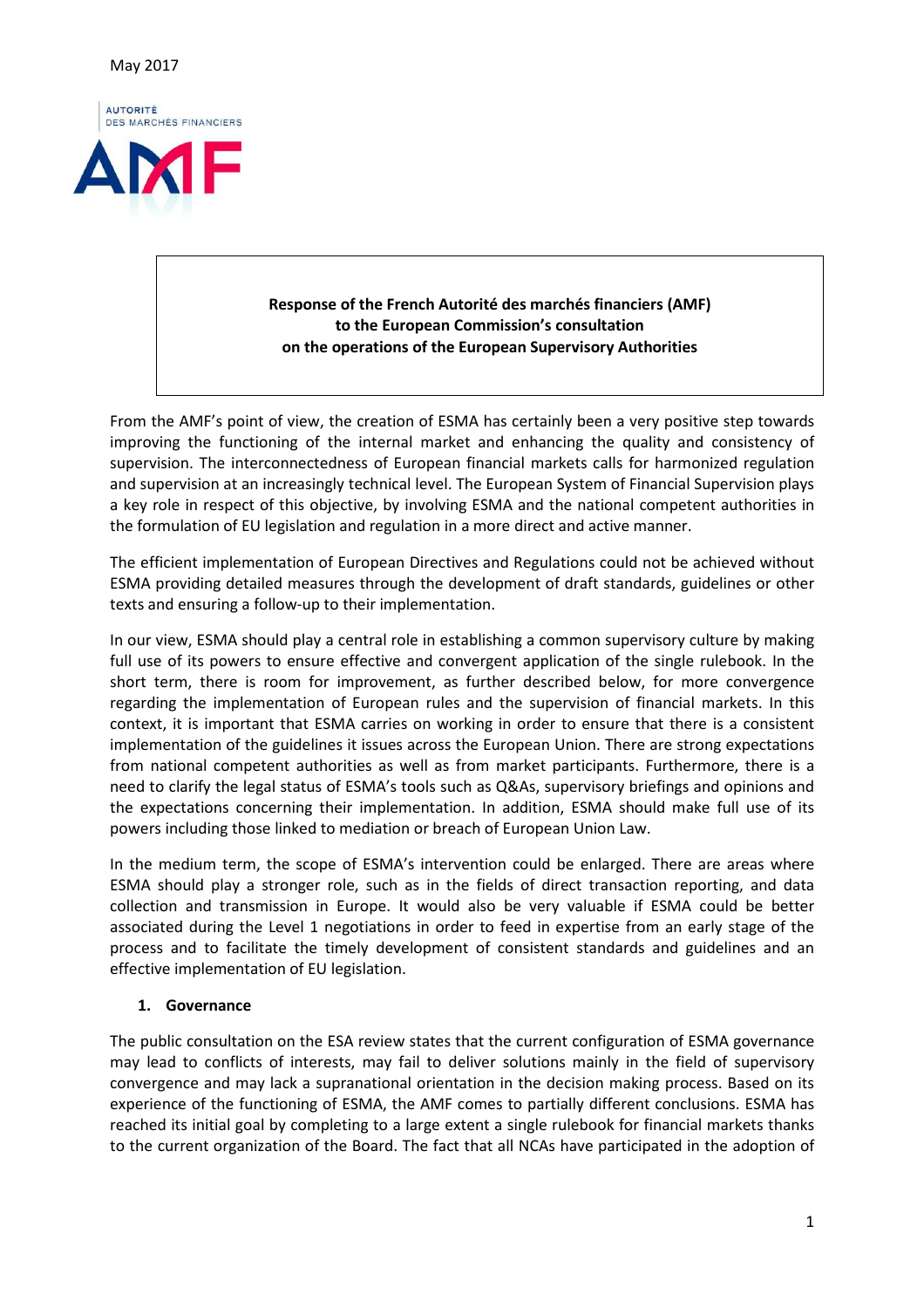l

the implementing rules and standards contributes to the acceptability of European rules in all Member States.

Supervisory convergence is a far more difficult task, given the heterogeneity of the supervisory practices among NCAs, and the work done so far by ESMA cannot be judged so quickly since it has just started. Further steps should be taken to foster supervisory convergence, first by promoting common interpretation of texts between NCAs, and second by strengthening the decision-making process related to convergence tools including enforcement.

In order to improve the effectiveness of the decision-making powers of ESMA, the AMF suggests 3 amendments to ESMA regulation.

**Extend qualified majority voting to all important decisions of the Board**. Currently, qualified majority voting – which has proven to be a very effective evolution in the decision making process – is limited to some important decisions of the Board (adoption of technical standards, guidelines, budget). However, many other decisions are also important and may be postponed or blocked when simple majority voting is used. Therefore, qualified majority voting should be extended to the adoption of all strategic decisions of the Board, for example the election of the members of the Management Board or the expression of an opinion (of whatever nature: letters to external parties, opinions and questions & answers), i.e. texts which are a significant part of ESMA's document production and often have a strong impact on market participants as well as on NCAs. It should also apply to other types of decisions in the area of supervisory convergence such as opening a breach of Union law case, a binding mediation, deciding on a peer review or its follow-up, as well as the launch of projects such as in the IT area.

**Empower the Chairperson** in order to promote a more supranational orientation. This could be done by (i) modifying the nomination process (Council and Parliament would nominate the Chairperson on the basis of a shortlist elaborated by the Commission or the Board of ESMA after a call for expression of interests), (ii) giving the Chairperson a voting right on the Board<sup>1</sup>, and (iii) delegating some tasks from the Board to the Chairperson for example in the field of supervisory convergence. It should also be noted that the current regulation could be clarified with regard to the renewal of the term of the Chairperson, in order to encourage an open process of the call for candidates.

**Modify the composition and the powers of the Management Board.** In order to improve supervisory convergence and optimize existing tasks and powers, it could be envisaged to modify the governance of ESMA based on the model of the Single Supervisory Mechanism. **The Management Board could thus be composed, on the one hand, of permanent members, and on the other hand, of representatives of NCAs on a rotating basis**. This new composition of the Management Board would strengthen ESMA's supranational orientation while preserving the contribution and the expertise of practicing national supervisors, each of which having the opportunity to become a member on a rotating basis. The permanent members, for instance 3 or 4, would be independent qualified persons. These members should necessarily have sufficient supervisory experience in order to be operational. As in the Supervisory Board of the SSM, they could be part-time members if the powers delegated to the Management Board do not justify full-time. This new Management Board would also include representatives of NCAs, between 4 and 6, on a rotating basis, like the rotation system currently in place in the Steering Committee of the Supervisory Board of the SSM. The speed of rotation would depend on the size of NCAs. This new composition of the Management Board

 $^1$  The voting rights system of the Supervisory Board of the SSM (Single Supervision Mechanism) could be taken as an example. When the Board needs to take a decision implying qualified majority, each of the four representatives of the ECB appointed by the Governing Council have a vote equal to the median vote of the other members (article 26 (7) of Regulation 1024/2013.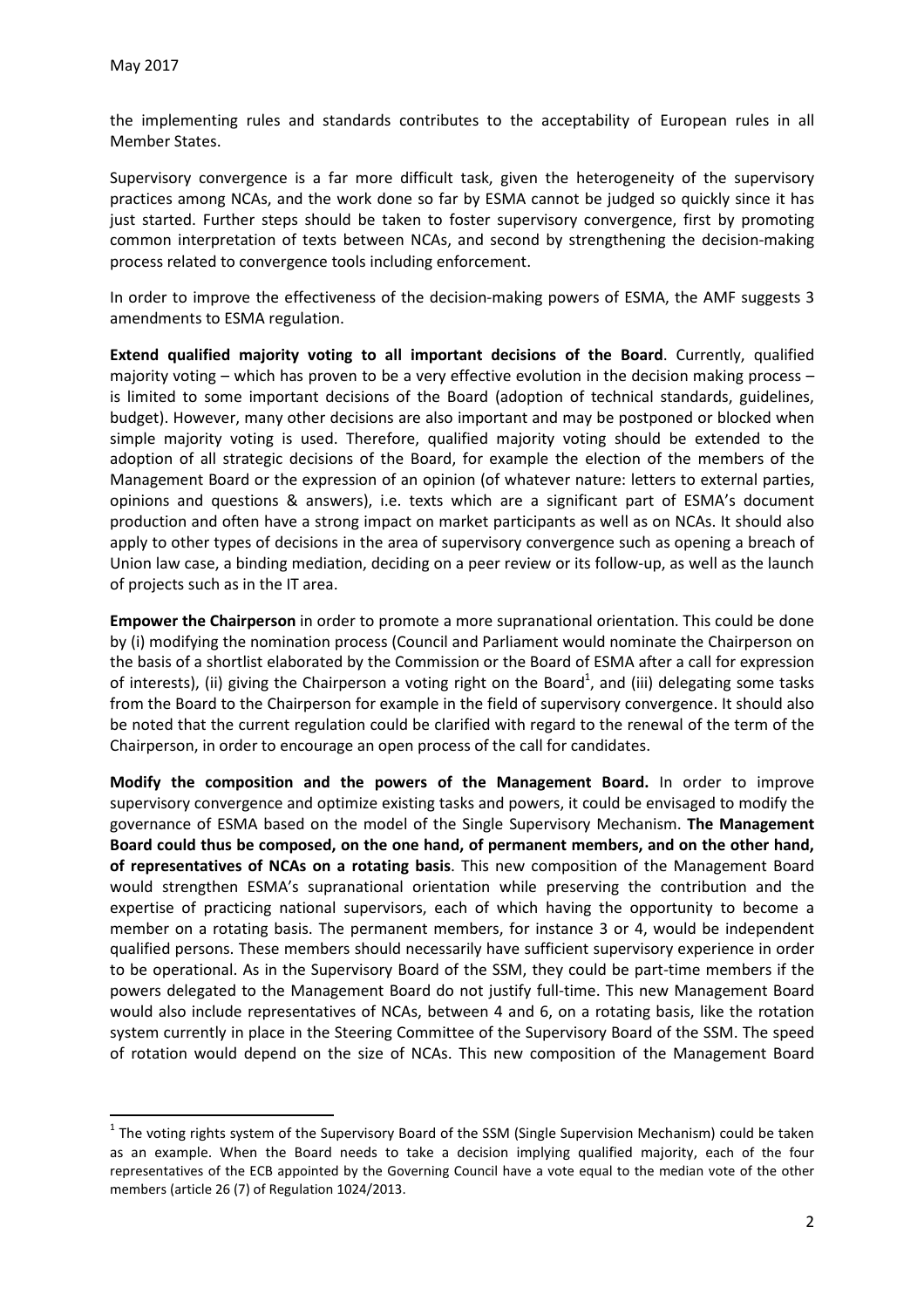should necessarily be set in the ESMA Regulation since it would be linked to a new system of funding as well.

In parallel, it would be necessary to **delegate more powers to the Management Board in its new composition in two fields**: **direct supervision** (the power of decision could be transferred from the Board of Supervisors to the Management Board on all individual decisions concerning credit rating agencies, trade repositories and new directly supervised entities) and **supervisory convergence** (all decisions in the area of breach of Union law, binding mediation, peer reviews and their follow-ups should be transferred to the Management Board, the Board of Supervisors itself retaining a decisionmaking power only on the last step ie adoption of individual decisions including market participants when an NCA does not comply with the previous recommendation).

## **2. Funding**

The AMF is in favor of an evolution of ESMA funding in 4 directions.

**ESMA should be mostly funded by the industry**: ESMA would continue to receive fees from entities under direct supervision (credit rating agencies and trade repositories). There would also be a subsidy from the EU budget corresponding to regulatory activities, which could represent approximately 40 % of the remaining budgetary needs of ESMA, as currently. The last part of ESMA budget, which is currently paid by the NCAs on the basis of the voting rights, would be deeply modified and paid by the industry through NCAs on the basis of a Member State key.

**The contribution from the industry to ESMA should reflect the size of each Member State's financial industry ("Member State key")** in order to be fairer towards smaller countries: the size of each national industry could be evaluated by taking into account, for instance, the total amount of cleared financial transactions, the amount of assets under management and the market capitalization of issuing companies. In order to have a well-accepted and stable contribution key, the ESMA Regulation could give a third party (independent consultant or ESRB) the power to assess the size of national financial markets on the basis of the data provided by NCAs and ESMA depending on where these data are held. This assessment would be updated every 3 to 5 years. This would guarantee an independent assessment. On the other hand, using an "entity-based key", ie basing the contribution on the entities operating in each sector of financial markets, would lack a legal basis and thus cannot be envisaged if there is no direct supervision of ESMA over these entities.

Fees should be collected by NCAs as it is currently the case. This solution generates less administrative and recovery costs than direct collection by ESMA because many NCAs already collect fees from their industry. It is also the simplest solution to design, introduce in the Regulation and would rapidly be operational.

**Voting modalities on the budget should be changed** in order to reflect the size of the contributions coming from each Member State. The governance of ESMA should also be changed by putting in place a rotation system for NCAs representatives in the Management Board in its new composition.

**3. Powers** 

#### **a/ Desirable changes**

The AMF supports an increase of ESMA's role in the following fields:

**Supervisory convergence**: after the completion of the single rulebook, supervisory convergence is the next challenge that ESMA needs to address. Convergence will not be reached mainly by using enforcement tools such as breach of law or binding mediation, but rather by fostering a common culture and common practices of supervision. One of the main problems encountered in this field is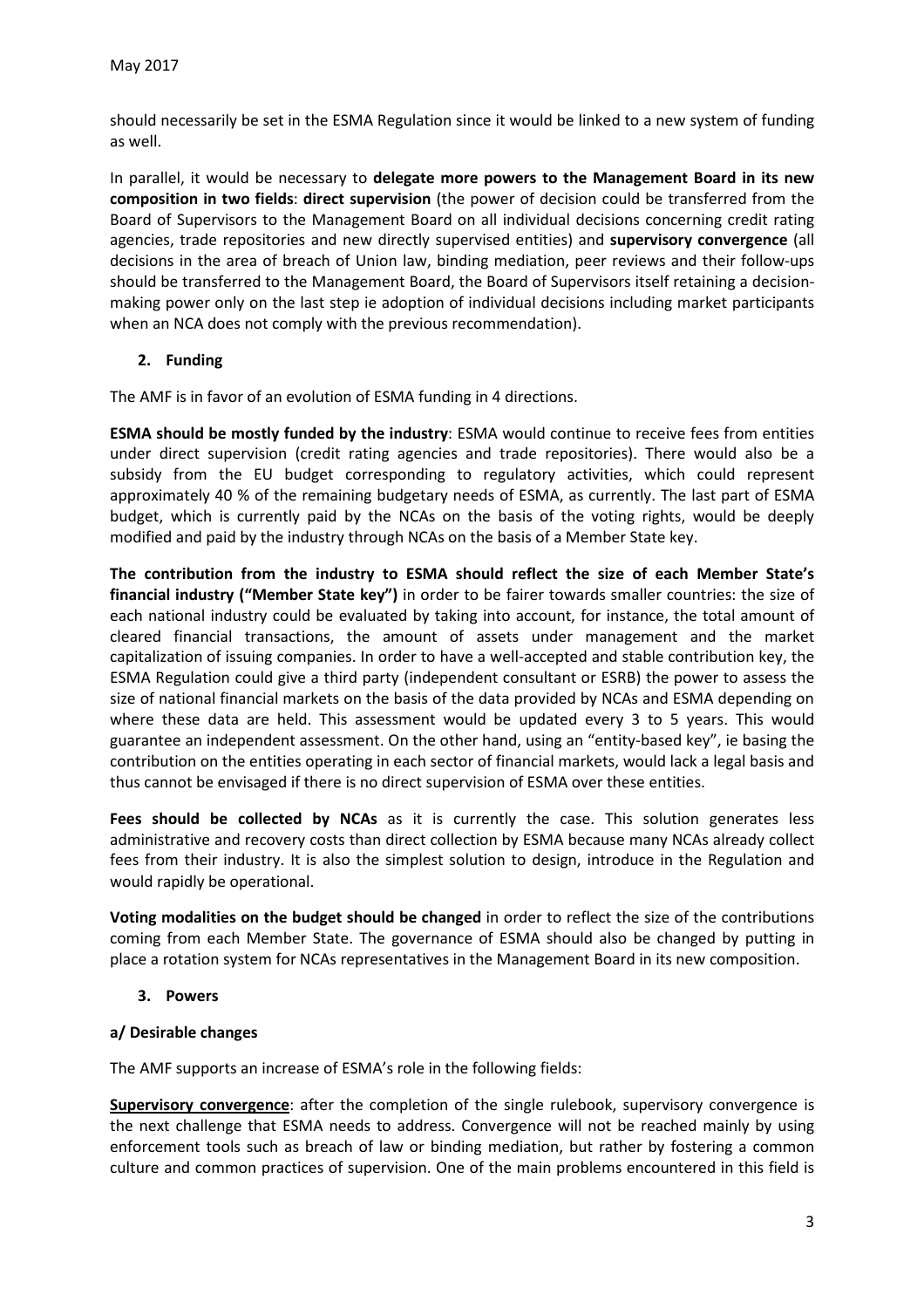the lack of a shared interpretation of texts, since the rules are now mainly harmonized throughout the EU. It could be imagined to set up **a formal mechanism that could be inscribed in the ESMA Regulation and that would enable ESMA and NCAs to share a common interpretation of rules** where needed, ie on significant matters or matters subject to regulatory arbitrage. Two methods could be used and provided for in the ESMA Regulation. On the one hand, when there is evidence of different interpretations between NCAs leading to different practices, ESMA should be required to elaborate a statement that clarifies what interpretation should apply and, after a period of time, should automatically launch a breach of law case or a binding mediation if NCAs do not comply with EU law as collectively interpreted. On the other hand, on the model of ESMA's current EECS (European Enforcers Coordination Sessions in the field of IFRS enforcement), any NCA that has a significant question of interpretation should report it in dedicated and regular sessions of standing committees in order to seek guidance from ESMA. This guidance would then give rise to regular peer reviews and to the use of enforcement tools should Union law be breached.

Enforcement tools should be used exceptionally, in the last resort, and not as a day-to-day tool to foster supervisory convergence. Nevertheless, the AMF is strongly in favor of a greater use of the powers that ESMA already has in this field since no case of breach of law or binding mediation has come to conclusion since the creation of ESMA. To this effect, **some provisions on the breach of law procedure could be added in ESMA Regulation**: (i) specifying that any decision by ESMA not to open a breach of law case should be motivated and made public, (ii) giving ESMA a power of on-site inspections in NCAs in order to find evidence in the context of its investigations on a breach of law case.

In parallel, revising the ESMA Regulation could be the occasion to **grant ESMA the power to publish no action letters**, ie giving the possibility to ESMA and NCAs to temporarily suspend the implementation of rules when they can lead to harmful consequences.

**International aspects**: the role of ESMA should be strengthened in the initial equivalence assessment of a third country's regulatory and supervisory framework as well as in the follow-up of the equivalence decision. Concerning the involvement of ESMA in the equivalence process, despite the fact that Article 33 (2) of the ESMA Regulation stipulates that ESMA shall assist in preparing equivalence decisions pertaining to supervisory regimes in third countries, in practice, the European Commission does not have recourse systematically to ESMA when assessing the equivalence of every third country's legislative framework. The AMF believes that **the European Commission should systematically rely on a technical advice prepared by ESMA when deciding on the equivalence** of a third country's legislative framework.

Concerning the follow-up to equivalence decisions, **ESMA's role should be strengthened in the ESMA Regulation to allow it to monitor the equivalence decision on an on-going basis** so that it can ensure that such a decision is still valid in case of relevant regulatory changes in European legislation as well as in the case of changes in the legislative framework of the third country. Technically, every 2 or 3 years, ESMA should issue a report analyzing those significant changes and their impact on the equivalence decision. The rigor and frequency of this analysis should be proportionate to the size of the third country's entities or activities concerned.

ESMA could also be in charge of ensuring that adequate supervision is exercised by the third-country authority in charge of the supervision of the concerned entity. This would ensure a consistent approach on a pan European basis.

On the other hand, the AMF does **not consider it necessary to empower ESMA to monitor supervisory cooperation agreements** between EU NCAs and third countries as this type of cooperation agreements concerns mainly the access to information needed to supervise entities by both parties and there would be no added value.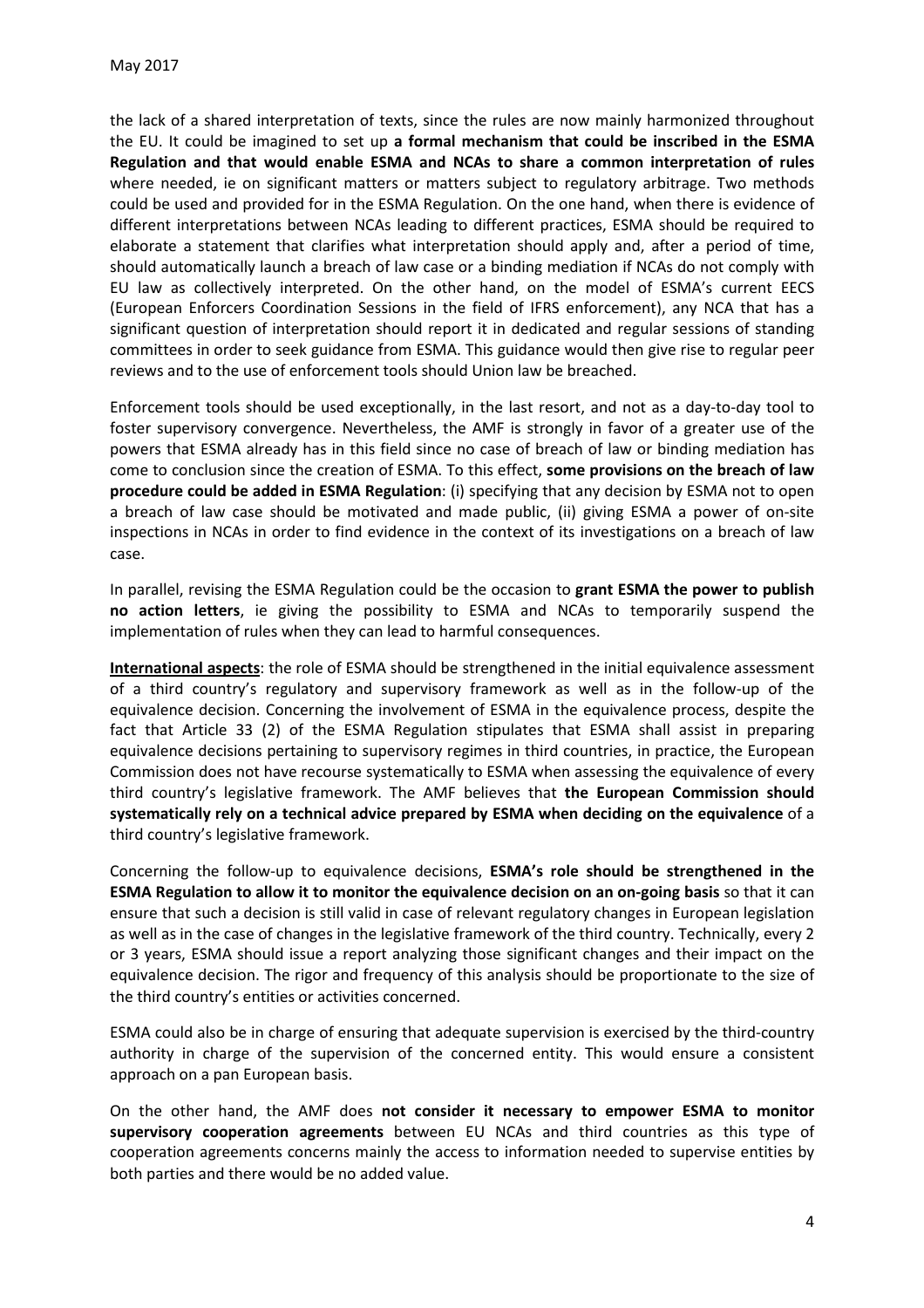**Access to data**: ESMA's power to access data directly from market participants could be strengthened in order to better perform its tasks linked to supervisory convergence, consumer protection and direct supervision. However this should be done without creating additional reporting burdens for market participants that already report data to NCAs.

**Reporting – Data strategy**: **ESMA should be given the power to directly collect data that is today collected and used by NCA for the supervision of markets and investment services providers through an enhanced Transaction Reporting Exchange Mechanism. ESMA would thus become a central hub of transaction reporting**, whereas such data collection is now a competence of NCAs. This would support closer market integration and reduce market participants and NCAs IT costs. Consequently, ESMA would be playing a more meaningful role with regard to data quality as well. However, detection and enforcement of market abuse would remain a competence of NCAs because of the link with the local legal framework.

In addition, the AMF strongly supports the idea of creating a role for ESMA to consolidate reporting data and to simplify the processes applied to reporting, disclosure and benchmarking requirements. Whereas these requirements are currently specified in excessively detailed implementing acts, it could be envisaged that the implementing acts only draw the main lines of reporting requirements and that **ESMA is granted the power to adopt more detailed and technical guidelines and recommendations defining the precise format of data**. This would help eliminating the overlaps and inconsistencies currently observed, adopting these requirements more quickly and making changes easier since updates, corrections and clarifications are often needed in the area of data quality.

**Direct supervision**: the AMF strongly supports the reinforcement of ESMA's direct supervisory powers in relevant fields such as data reporting services providers. Since it favors a greater role for ESMA to collect directly financial transaction data, it is totally relevant to grant it the powers to **directly supervise data reporting services providers** within the meaning of MiFID II, such as APAs (Approved Publications Arrangements), i.e. firms which make public the details of transactions in financial instruments, ARMs (Approved Reporting Mechanism) which report the details of transactions to regulators for the purpose of market abuse surveillance and CTPs (Consolidated Tape Providers) which provide consolidated trading data from across the whole of the EU.

ESMA could also be granted **direct supervisory powers on critical benchmark administrators**, given their obvious pan-European importance.

Concerning post trading market infrastructures, CCPs are currently supervised by NCAs at national level through colleges of supervisors given their cross-border dimension. There are sometimes divergences of approach between colleges of supervision, for example in the determination of substantial changes on the risk models of CCPs. Considering the specific nature of CCPs and the critical role they play in the current environment, the ESA's review offers an opportunity to seek 1) a better coordination between market supervisors, prudential supervisors and central banks, which are involved in monitoring financial stability, systemic risk, and may provide central bank liquidity, as well as 2) common approaches among colleges of supervision, on significant changes in risk models among key areas of supervisory focus. To this end, it could be envisaged to **grant ESMA the chairmanship of colleges of supervision of CCPs and a voting right in these colleges**.

**Advising on level 1 legislation** : consulting ESMA as part of the lawmaking process would help build consistency between the principles set out in the legislation and the implementing measures. In addition, when making rules, the European Parliament and the Council must clearly settle in level 1 legislation those aspects requiring political decisions and avoid ambiguity or delegating to level 2 such rules, which leads to political issues having to be settled by non-political bodies.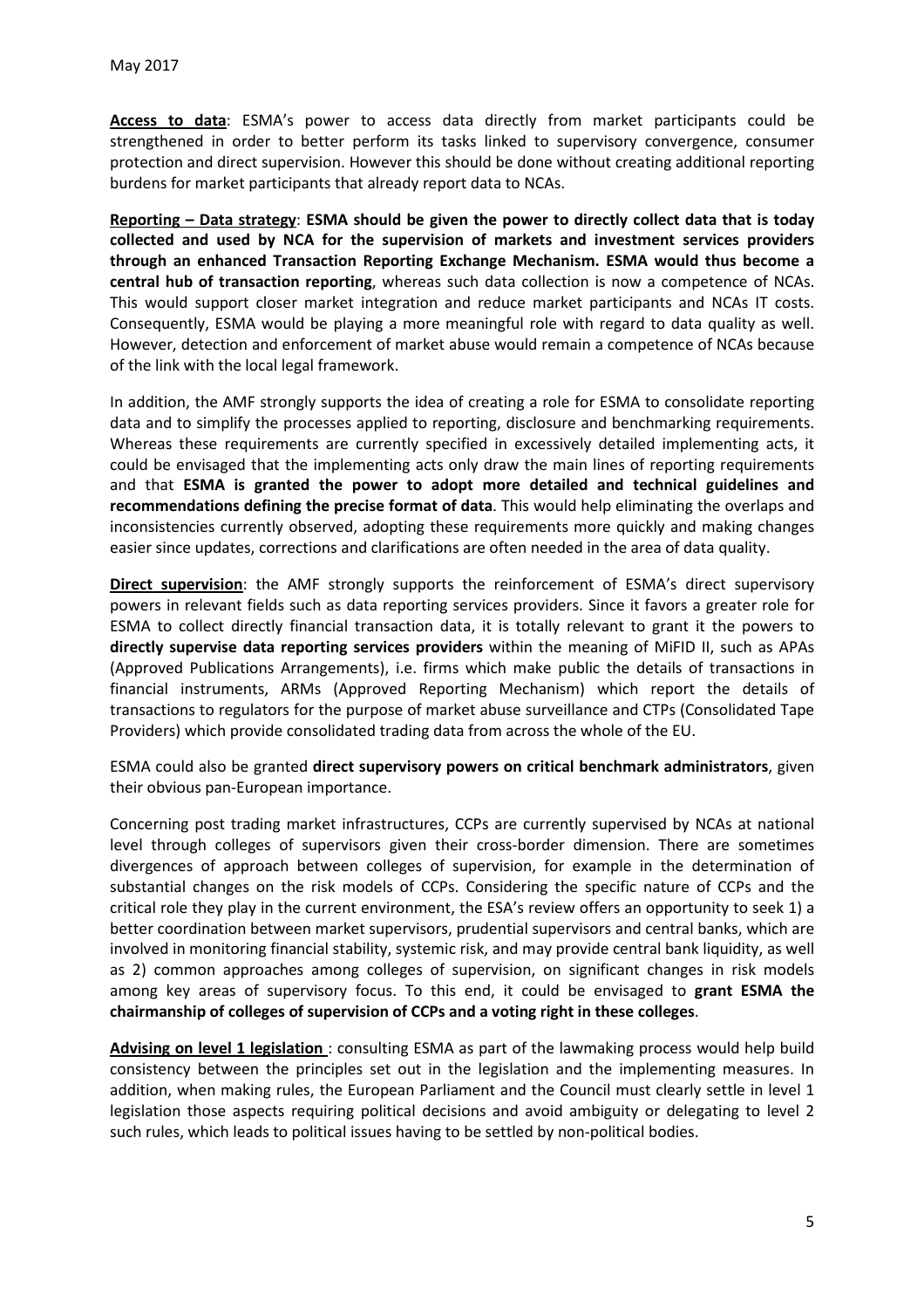**Consumer and investor protection**: As a preliminary remark, it should be clear that the present balance between ESMA and NCAs powers in the field of investor protection should be preserved. Retail investor protection is better guaranteed by **keeping this competence at a national level**, given the proximity of NCAs with the investors whose interests they are taking care of.

Reinforcing ESMA powers should thus be made in parallel of NCAs powers, with ESMA intervening when an NCA demonstrates its unwillingness to tackle a serious issue. In this context, it is worth underlining that ESMA already has broad powers under article 9 of the current Regulation (data analysis, adoption of guidelines and recommendations, warnings, temporary ban). The challenge is now more to use these powers in concrete cases pertaining to retail investor protection (for example towards highly speculative products that are today sold cross border), rather than to extend them.

There is one case where ESMA could be granted additional powers for investor protection purposes: it should have the right to **temporarily prohibit or restrict certain financial activities that threaten investor protection as provided under MIFIR**. Indeed, in the present regulation, ESMA may use this power when the orderly functioning and integrity of financial markets or the stability of the whole or part of the financial system are threatened (see art. 9.5 of the ESMA founding Regulation). The ESAs review is also an opportunity to consider the operation of the Joint Committee to date, which has not proven fully satisfactory. Experience has shown indeed that initiatives to set up consumer protection rules within the Joint Committee are often difficult to implement. For instance, only ESMA has approved cross-selling guidelines that are also relevant for products other than financial instruments. Establishing proposals under the Joint Committee's remit regarding PRIIPS has also been particularly difficult.

## **b/ Unnecessary or inappropriate changes**

It would not be right to reinforce ESMA's powers in the following topics:

**Direct supervision of ESMA on investment funds**: **the AMF is firmly opposed** for several reasons. First, even if the rules of several types of funds are harmonized by EU laws, some large areas remain regulated by national law such as taxation and investors access to the courts. Second, there is no such thing as pan-European or systemic funds as opposed to others. Here the parallel with the banking system and the distinction between systemic and non-systemic banks is not relevant. Almost all funds are distributed to both retail customers and wholesale markets. Third, giving a central role to ESMA would also be detrimental to the necessary proximity to be maintained for supervisory purposes between the supervisory authority and local investors, especially regarding the control of distribution modalities and marketing. Fourth, there is no added-value to separate the examination of communication (that could remain a task for NCAs) and the authorization process as a whole (that in theory could be transferred to ESMA). Supervision of funds should be global and include all dimensions in order to have accurate knowledge of each entity and put in place sound risk-based supervision. Last, separating the authorization process between ESMA and NCAs could only lead to longer delays and heavy administrative costs for the industry and for ESMA (recruiting staff to deal with the administrative tasks and dealing in all languages in the EU for instance), which are not in the interest of European supervision.

**Guidelines and recommendations**: these non-binding measures have proven effective so far. The comply and explain mechanism that requires NCAs and market participants to explain whether they respect or not a non-binding measure when the guideline or the recommendation states it, can be an effective tool to ensure that guidelines and recommendations are taken into account. However the AMF seizes this opportunity to recall that measures likely to have a major impact must be taken via guidelines rather than Q&As (for which ESMA does not trigger a public consultation nor ensure translation). The review of the ESMA Regulation should also be the occasion to introduce the possibility for ESMA to make public consultations not only on guidelines but also on opinions or